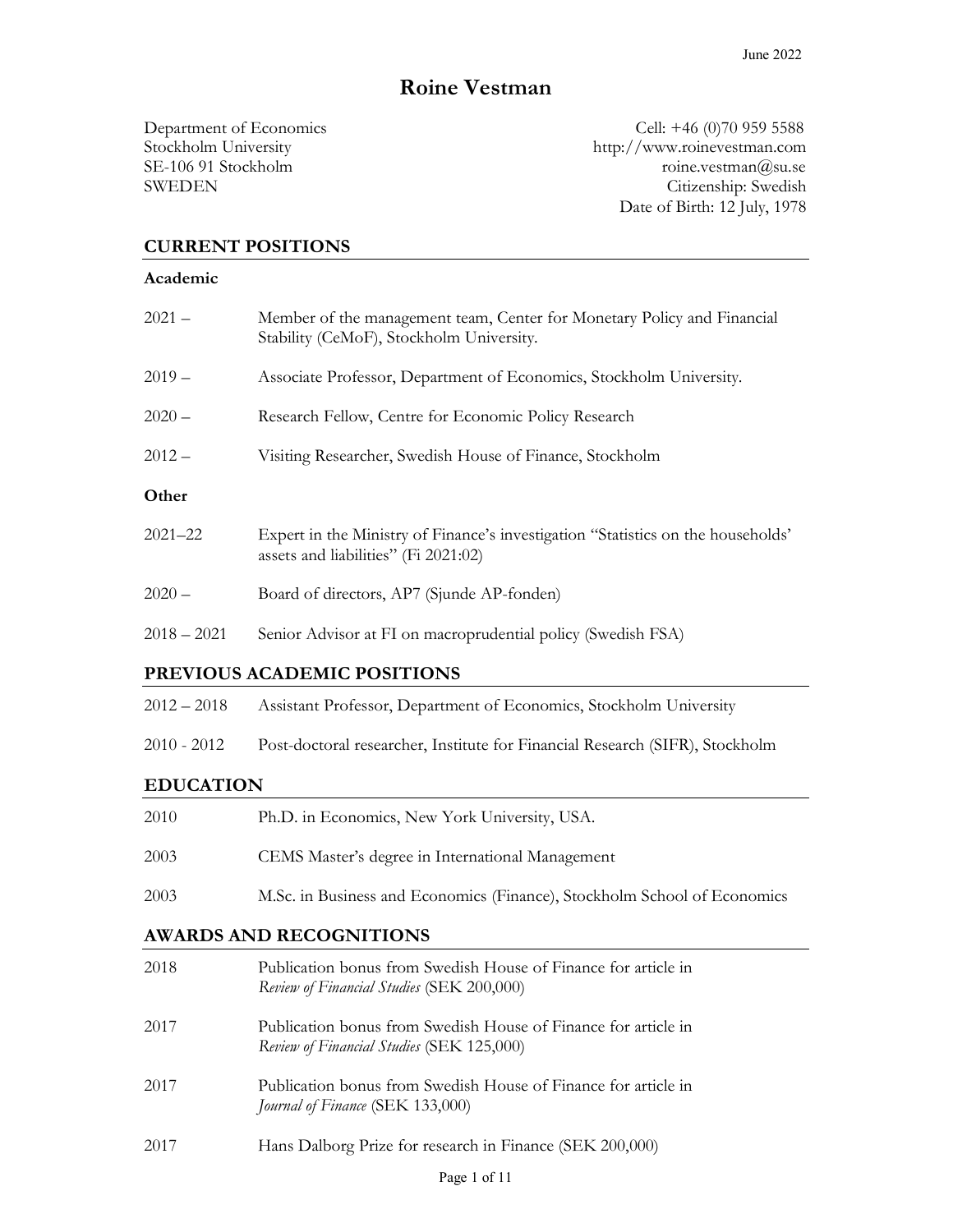### PEER-REVIEWED ARTICLES

"Attitudes Toward Debt and Debt Behavior", Scandinavian Journal of Economics, 123(3), 780-809, 2021 (with Johan Almenberg, Anna-Maria Lusardi and Jenny Säve-Söderberg)

"Household Debt and Monetary Policy: Revealing the Cash-Flow Channel", Economic Journal, 131, 1742-1771, 2021 (with Martin Flodén, Matilda Kilström, and Josef Sigurdsson).

"Limited Stock Market Participation Among Renters and Homeowners", Review of Financial Studies, 32(4), 1494-1535, 2019.

"On the Asset Allocation of a Default Pension Fund", Journal of Finance, 73(4), 1893-1936, 2018 (with Magnus Dahlquist and Ofer Setty).

"Are Mutual Fund Managers Paid for Investment Skill?", Review of Financial Studies, 31(2), 715- 772, 2018 (with Markus Ibert, Ron Kaniel, and Stijn Van Nieuwerburgh).

"Risk taking, Behavioral Biases, and Genes: Results from 149 Active Investors", Journal of Behavioral and Experimental Finance, 93-100, June 2015 (with Anders Anderson and Anna Dreber Almenberg).

"The Labor Market Returns to Cognitive and Non-Cognitive Ability: Evidence from the Swedish Enlistment", American Economic Journal: Applied Economics, 3(1), 101-128, 2011 (with Erik Lindqvist).

### BOOK CHAPTERS

 "Judging the Quality of Survey Data by Comparison with 'Truth' as Measured by Administrative Records: Evidence from Sweden." In Improving the Measurement of Consumer Expenditures, Studies in Income and Wealth, Volume 74, edited by Christopher D. Carroll, Thomas F. Crossley, and John Sabelhaus. Chicago: University of Chicago Press (with Ralph Koijen and Stijn Van Nieuwerburgh), 2015.

### RESUBMITTED WORKING PAPERS

"Identifying the Benefits from Home Ownership: A Swedish Experiment" (with Paolo Sodini, Stijn Van Nieuwerburgh, and Ulf von Lilienfeld-Toal), NBER Working Paper No. 22882, American Economic Review, Revise and resubmit, second round

### POLICY REPORTS

Almenberg, J., Kilström, M., Thell, V. and Vestman, R. (2021), "Household debt and resilience", FI Analysis No. 33.

Andersson, M. and Vestman, R. (2021), "Liquid assets of Swedish households", FI Analysis No. 28.

### WORKING PAPERS

"The Housing Wealth Effect: Quasi-Experimental Evidence" (with Dany Kessel and Björn Tyrefors), Sveriges Riksbank Working Paper No. 361, IFN Working Paper No. 1262

 "Swedish Equity Mutual Funds: Performance, Persistence and the Presence of Skill" (with Harry Flam), Swedish House of Finance Working Paper No. 14-04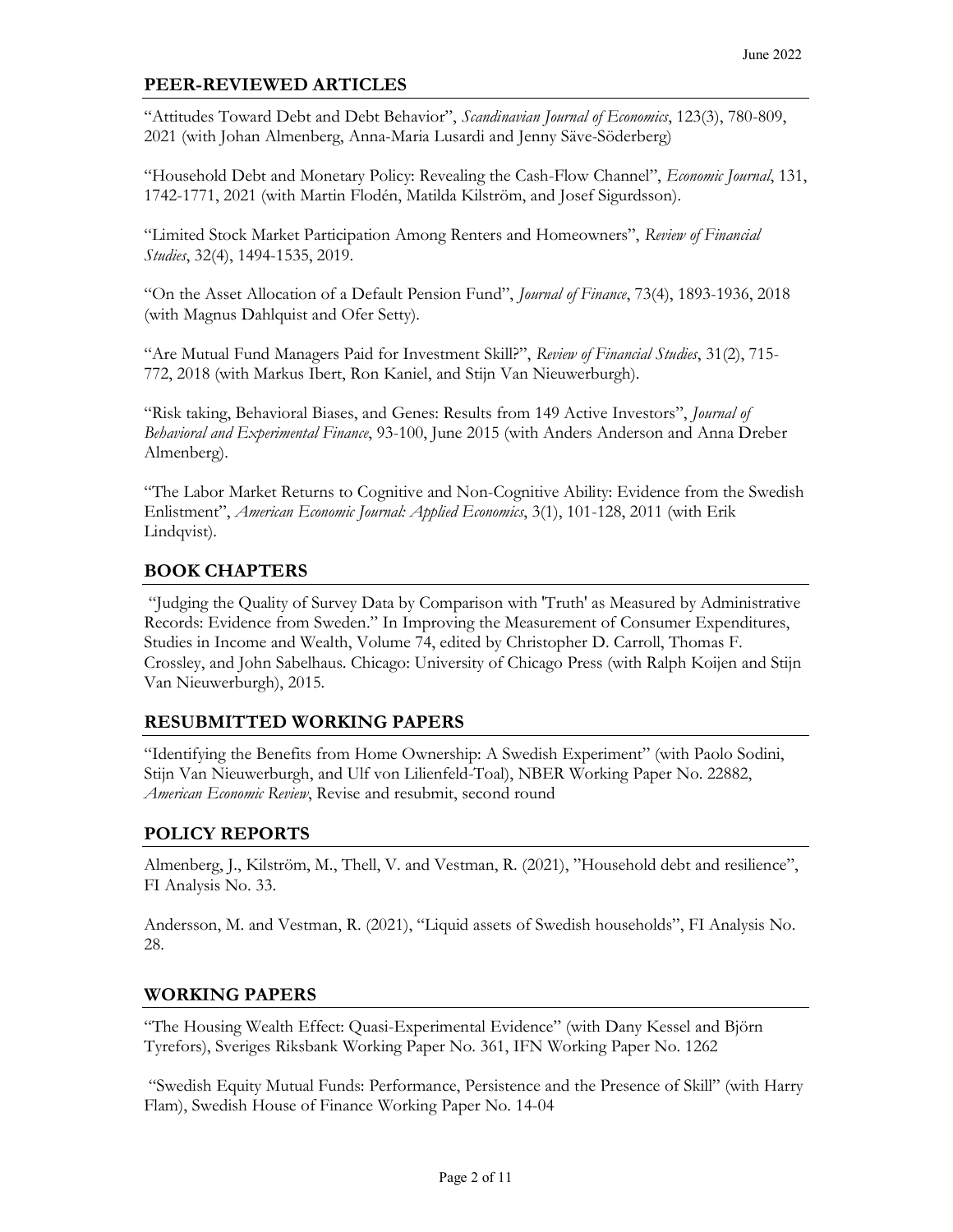# BLOG POSTS AND OTHER SHORT TEXTS

"Vinsten av att individanpassa soffliggarfonden", blog post www.ekonomistas.se, March 2019.

"AP7 Såfa 2.0?", a column in AP7's annual report, February 2019.

"Attitudes Toward Debt and Debt Behavior" (with Johan Almenberg, Annamaria Lusardi, Jenny Säve-Söderbergh), www.voxeu.org, October 27, 2018

"What mutual fund manager compensation data tell us about the relationship between firms and their key employees" (with Markus Ibert, Ron Kaniel, and Stijn Van Nieuwerburgh), Harvard Law School Forum on Corporate Governance and Financial Regulation, October 2, 2017, https://corpgov.law.harvard.edu/2017/10/02/are-mutual-fund-managers-paid-for-investmentskill/

"What mutual fund manager compensation data tell us about the relationship between firms and their key employees" (with Markus Ibert, Ron Kaniel, and Stijn Van Nieuwerburgh), www.voxeu.org, September 8, 2017

### WORK IN PROGRESS

"The Effect of Cognitive and Noncognitive Skills on Investment Behavior" (with Erik Lindqvist and Fredrik Paues)

"Optimal Mortgage Default Legislation" (with Jakob Almerud and Anders Österling)

"Optimal Defined Contribution Pension Plans" (with Kathrin Schlafmann and Ofer Setty)

#### RESEARCH GRANTS

(\*) indicates Principal Investigator or Co-Principal Investigator.

| 2022 | Vinnova: "Household Consumption and Financial Markets"* SEK 3.3 million                                                                                                |
|------|------------------------------------------------------------------------------------------------------------------------------------------------------------------------|
| 2022 | Handelsbanken: "Durable Goods and Monetary and Financial Stability<br>Policies"* SEK 1.86 million                                                                      |
| 2020 | The Swedish Research Council: "The Micro- and Macroeconomic<br>Consequences of Macroprudential and Monetary Policies"*, SEK 2.6 million.                               |
| 2020 | Riksbankens jubileumsfond: "Center for Monetary Policy and Financial<br>Stability", SEK 60 million (with Björn Hagströmer, Per Krusell, Lars Nordén,<br>and Anna Seim) |
| 2020 | Handelsbanken: "Empirical and Theoretical Studies on Macroprudential and<br>Monetary Policies"* SEK 2.0 million                                                        |
| 2020 | Skandia Long Savings Research Program: "The Housing Wealth Effect: Quasi-<br>Experimental Evidence"*, SEK 200,000 (with Dany Kessel and Björn Tyrefors).               |
| 2017 | Nasdaq OMX*, SEK 100,000.                                                                                                                                              |
| 2017 | Handelsbanken: "Empirical Studies of Mutual Funds"*, SEK 1.8 million.                                                                                                  |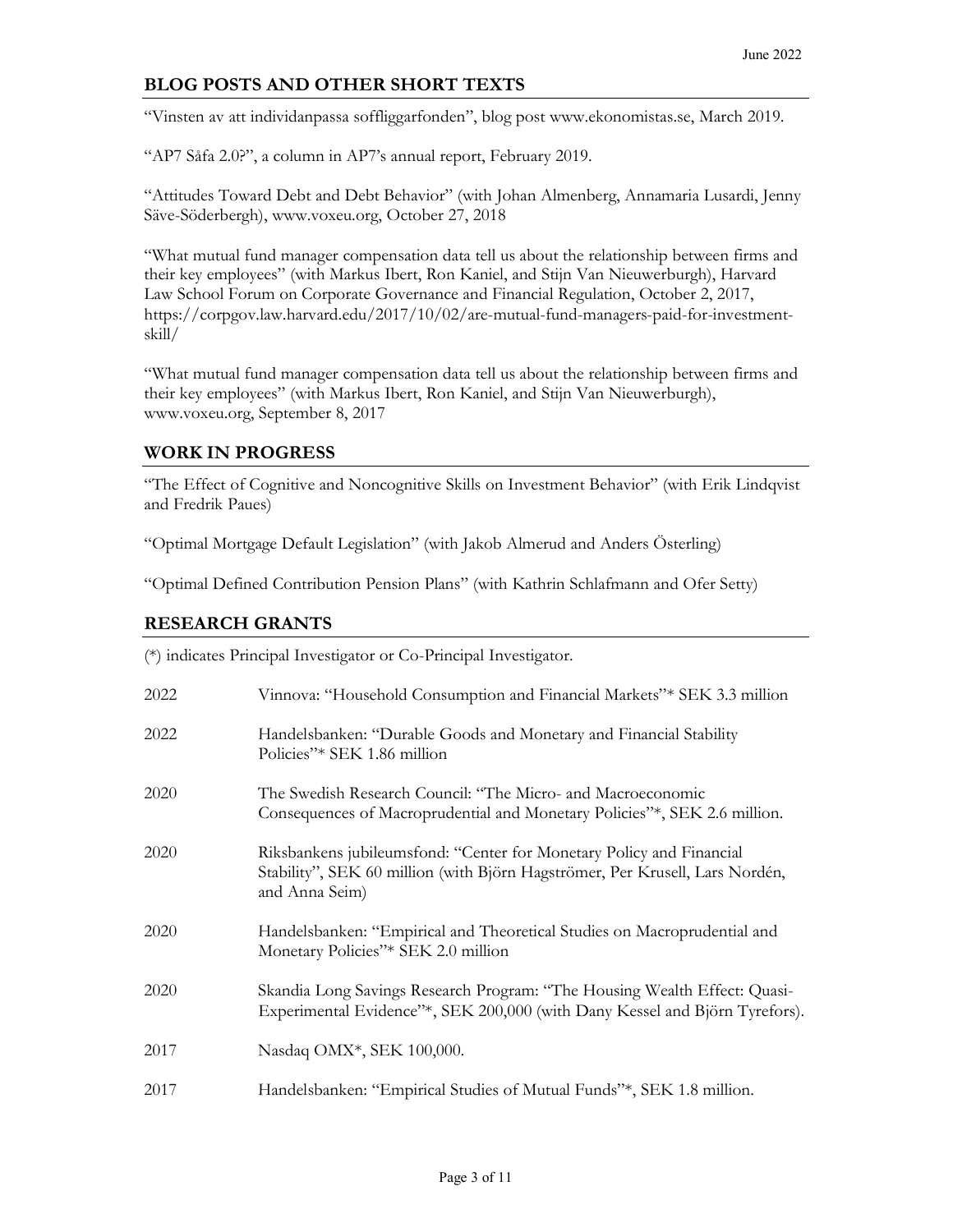| 2014 | Finansinspektionen: supplementary funding on Financial Literacy and<br>Numeracy*, SEK 200,000 (with Johan Almenberg and Jenny Säve-Söderberg). |
|------|------------------------------------------------------------------------------------------------------------------------------------------------|
| 2013 | Young researcher grant from the NBER Household Finance working group<br>(with Magnus Dahlquist and Ofer Setty).                                |
| 2012 | The Royal Swedish Academy of Sciences*                                                                                                         |
| 2012 | The Swedish Research Council, SEK 3 million (with Ulf von Lilienfeld-Toal and<br>Paolo Sodini).                                                |
| 2011 | The Swedish Research Council*, SEK 1.3 million (with Johan Almenberg).                                                                         |
| 2010 | Handelsbankens forskningsstiftelser (with Anders Anderson and Anna Dreber<br>Almenberg).                                                       |
| 2010 | Bankforskningsinstitutet*                                                                                                                      |
| 2009 | Bankforskningsinstitutet*                                                                                                                      |
| 2009 | Sixten Gemzéus stiftelse*                                                                                                                      |
| 2008 | National Science Foundation Doctoral Dissertation Improvement Grant<br>Grant no. SES 0820105* (sponsor: Stijn Van Nieuwerburgh)                |
| 2007 | The Royal Swedish Academy of Sciences*                                                                                                         |
| 2004 | Jan Wallanders och Tom Hedelius stiftelse, Sweden                                                                                              |
| 2003 | The Fulbright Commission, Sweden (declined)                                                                                                    |
| 2003 | Citibank's Prize for an outstanding M.Sc. thesis in Finance at SSE                                                                             |

### TEACHING EXPERIENCE

## Supervision of Ph.D. students (main advisor indicated by \*)

| 2018        | Dany Kessel, "School Choice, School Performance and School Segregation:<br>Institutions and Design" (Research Institute of Industrial Economics,<br>Stockholm) |
|-------------|----------------------------------------------------------------------------------------------------------------------------------------------------------------|
| 2018        | Jakob Almerud, "Public Policy, Household Finance and the Macroeconomy"<br>(National Institute of Economic Research, Stockholm)                                 |
| 2017        | Anders Osterling*, "Housing Markets and Mortgage Finance"<br>(Institute for Housing and Urban Research, Uppsala University)                                    |
| 2017        | Jürg Fausch*, "Essays on Financial Markets and the Macroeconomy"<br>(IFZ Zug, Lucerne University, Switzerland)                                                 |
| In progress |                                                                                                                                                                |
| $2020 -$    | Nils Landén Mammos*                                                                                                                                            |

2018 – Fredrik Paues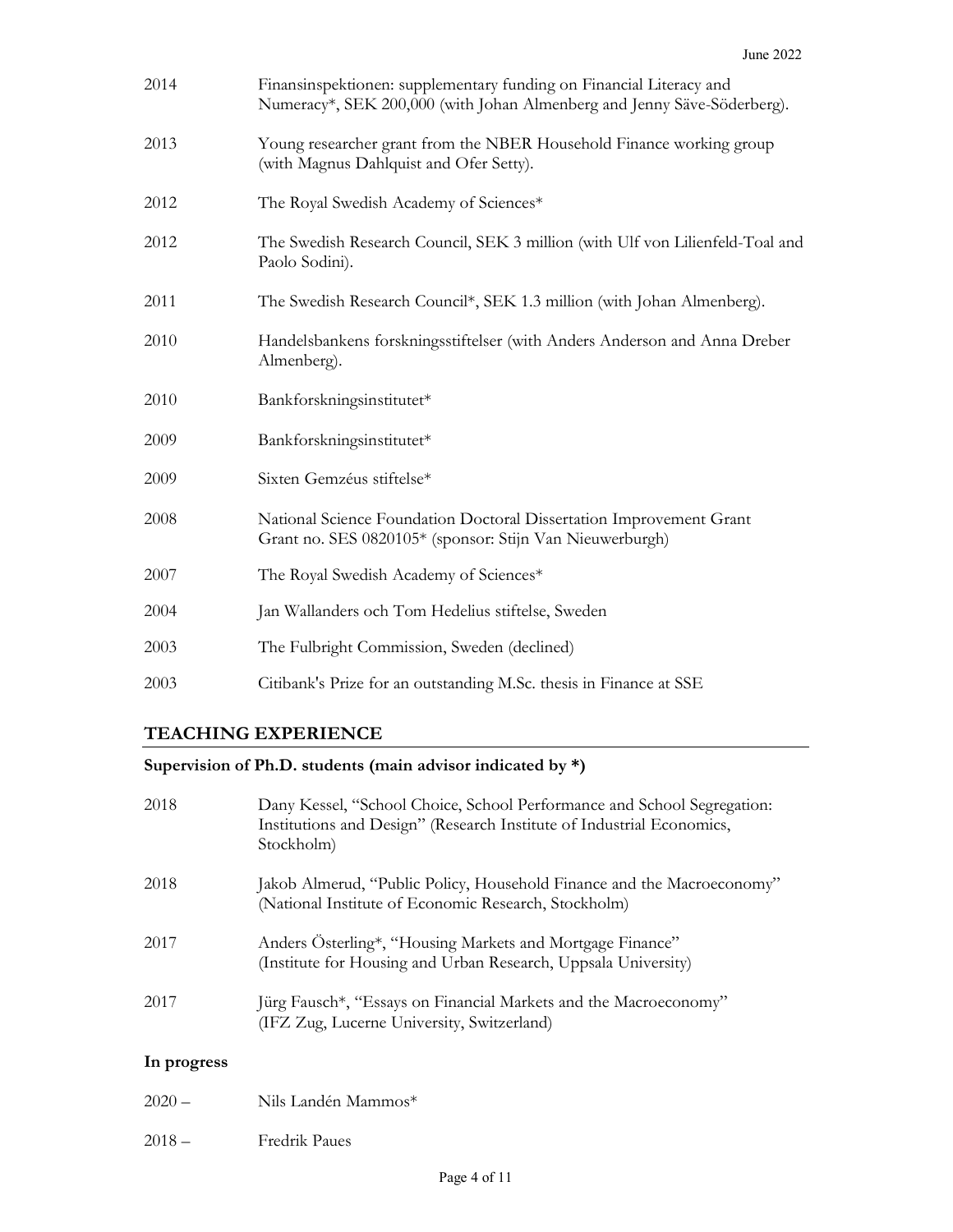#### Markus Peters

2013 – Carl-Johan Rosenvinge

#### Courses taught

Financial Development and Crises (Master): 2022

Intermediate Macroeconomics (Undergraduate): 2013, 2014, 2021

Financial Economics (Advanced Undergraduate): 2015, 2016, 2017, 2018, 2019

Applied Macroeconomic Research (Ph.D.), joint with Tobias Broer, Per Krusell, Kurt Mitman, and Kathrin Schlafmann: 2014

Matlab (Master): 2012, 2013

Teaching Assistant to Per Krusell, IIES, Macroeconomics 2 (Ph.D.): 2009

Teaching Assistant to Ricardo Lagos, NYU, Macroeconomics 2 (Ph.D.): 2007

#### PROFESSIONAL ACTIVITIES

#### Presentations at workshops, seminars, and conferences (including scheduled)

| 2022 | Sveriges Riksbank                                                                                                                                                                                                                                                                                                                                                                                                                                |
|------|--------------------------------------------------------------------------------------------------------------------------------------------------------------------------------------------------------------------------------------------------------------------------------------------------------------------------------------------------------------------------------------------------------------------------------------------------|
| 2021 | National Institute of Economic Research<br>Sveriges Riksbank Financial Stability Forum<br>Presentation for top management and director general at Finansinspektionen                                                                                                                                                                                                                                                                             |
| 2020 | CEPR-Euro Area Business Cycle Network Conference on Empirical Advances in<br>Monetary Policy (Paris)<br>CEPR New Consumption Data (Copenhagen University)<br>CEPR Household Finance online seminar<br>CEPR and Bank of Finland Joint Conference on Monetary Policy Tools<br>Aarhus University                                                                                                                                                    |
| 2019 | CEPR New Consumption Data (Copenhagen University)<br>SED Annual Meeting (St. Louis, USA)<br>Finansinspektionen (Swedish FSA)                                                                                                                                                                                                                                                                                                                     |
| 2018 | Lund University<br>NBER Summer Institute: Real Estate (Cambridge, MA)<br>Greater Stockholm Macro Group                                                                                                                                                                                                                                                                                                                                           |
| 2017 | Sveriges Riksbank<br>Swedish House of Finance<br>University of Cologne<br>NBER Summer Institute: Capital Markets and the Economy (Cambridge, MA)<br>Greater Stockholm Macro Group at Sveriges Riksbank<br>Annual Partner Meeting of Swedish House of Finance<br>CEPR Second Annual Spring Symposium in Financial Economics (London)<br>Research Institute of Industrial Economics/IFN (Stockholm)<br>ASSA/American Finance Association (Chicago) |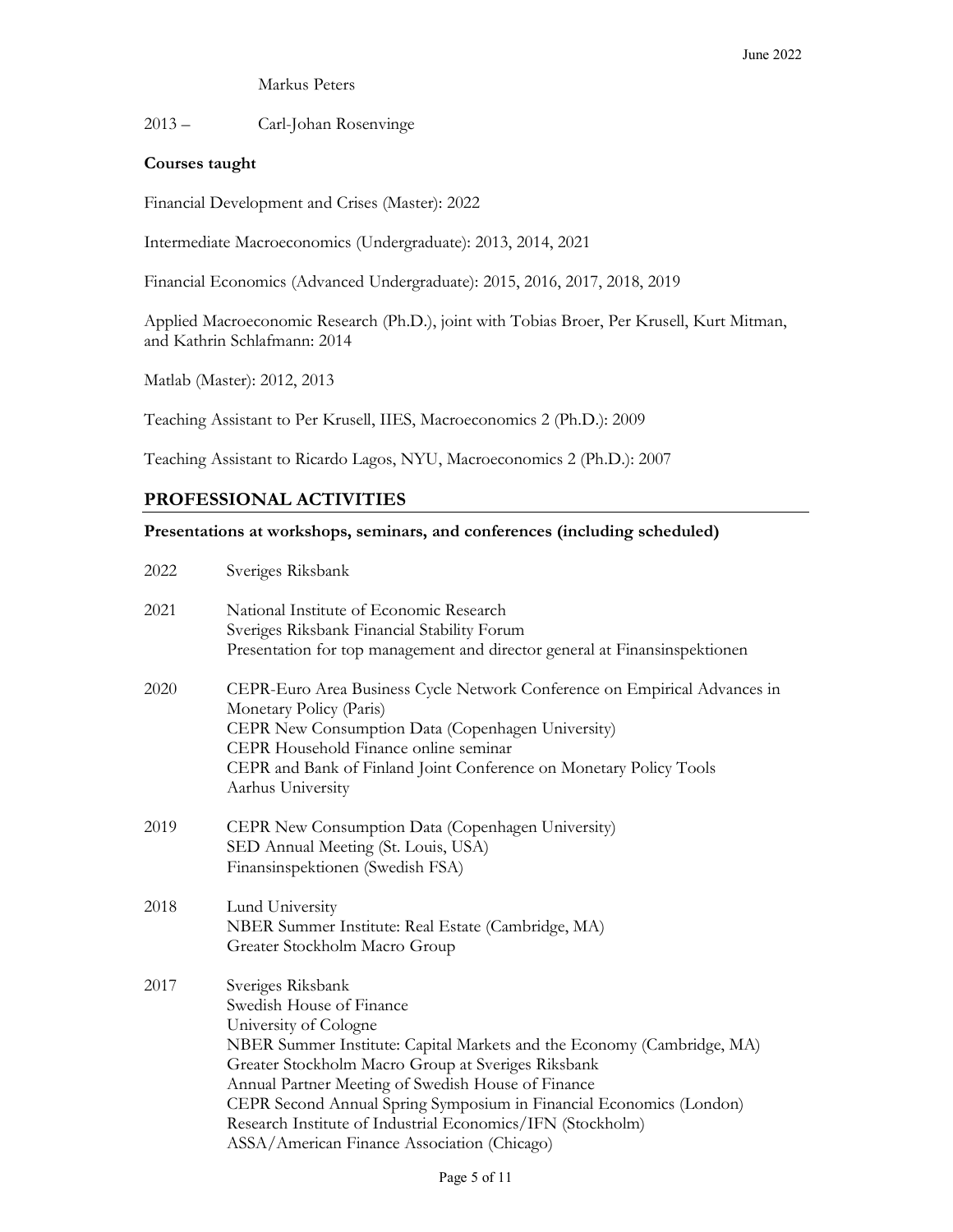| 2016 | Greater Stockholm Macro Group, Riksbank<br>Uppsala University<br>CEPR European Conference on Household Finance (Paris)<br>2 x Stockholm University, Department of Economics, Brown Bag<br>Helsinki Finance Summit<br>CEPR European Workshop on Household Finance (London)                                                                                                                                                                                                                         |
|------|---------------------------------------------------------------------------------------------------------------------------------------------------------------------------------------------------------------------------------------------------------------------------------------------------------------------------------------------------------------------------------------------------------------------------------------------------------------------------------------------------|
| 2015 | Stockholm University, Department of Business Administration<br>Ministry of Finance, Stockholm, Sweden<br>EFA Annual Meeting, Vienna, Austria<br>Finansinspektionen (Swedish FSA)<br>Greater Stockholm Macro Group, Riksbank<br>SNS, Stockholm "Skill or Luck Among Swedish Mutual Fund Managers?"                                                                                                                                                                                                 |
| 2014 | ASSA / AEA Annual Meeting (Philadelphia);<br>National Institute of Economic Research, Stockholm (special talk:<br>"Housing in Models of the Macroeconomy");<br>Swedish House of Finance (ad-hoc talk on "Swedish Equity Mutual Funds:<br>Performance, Persistence and Presence of Skill")<br>Greater Stockholm Macro Group, Riksbank<br>EFA Annual Meeting, Lugano, Switzerland<br>The National Conference in Economics, Umeå, Sweden                                                             |
| 2013 | Annual Meeting of the Society of Economic Dynamics, Seoul, Korea;<br>Greater Stockholm Macro Group, Riksbank                                                                                                                                                                                                                                                                                                                                                                                      |
| 2012 | 10th International Paris Finance Meeting;<br>Tel Aviv University;<br>Stockholm University, Dept. of Economics;<br>SIFR/SSE Brown Bag;<br>Gothenburg University;<br>Lund University;<br>Aalto University, Dept. of Finance (Helsinki, Finland);<br>University of North Carolina, Keenan-Flagler Business School;<br>Copenhagen Business School, Dept. of Finance;<br>Uppsala University;<br>Stockholm University;<br>Aarhus University, Denmark;<br>Stockholm School of Economics Dept. of Finance |
| 2011 | NBER-CRIW, Washington DC, December 2-3, 2011                                                                                                                                                                                                                                                                                                                                                                                                                                                      |
|      | 2008-2011 SSE/SIFR Finance Workshop<br>Greater Stockholm Macro Group<br>2 <sup>nd</sup> Swedish National Conference for Economists<br>Riksbanken<br>2010 EFA Annual Meeting (Frankfurt)<br><b>SIFR</b><br>3rd Nordic Summer Symposium in Macroeconomics<br><b>IIES Student Macro Seminar</b><br>NYU Student Macro Seminar<br>2 <sup>nd</sup> Nordic Summer Symposium in Macroeconomics<br>4 <sup>th</sup> NHH-UiO Workshop on Economic Dynamics (Oslo)                                            |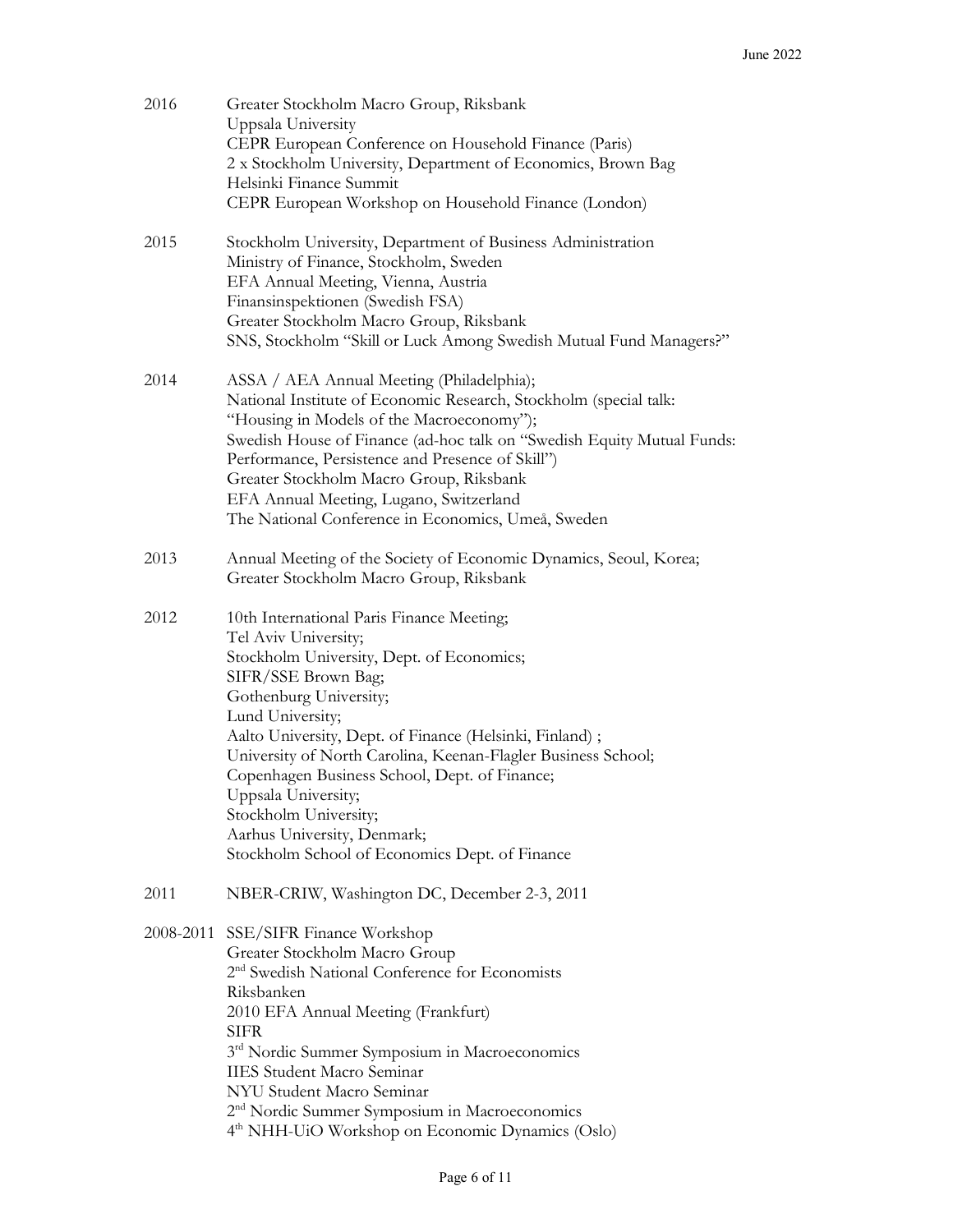#### Examiner and opponent on doctoral dissertations and reviewer of grant proposals

| 2022 | Luxemburg University, grading committee (Anna Ignashkina)                                                                                                                                                                                                                                                                                           |
|------|-----------------------------------------------------------------------------------------------------------------------------------------------------------------------------------------------------------------------------------------------------------------------------------------------------------------------------------------------------|
| 2021 | Copenhagen University, grading committee (Kristoffer B. Hvidberg)                                                                                                                                                                                                                                                                                   |
| 2020 | Research Grants Council of Hong Kong, reviewer<br>BI Oslo, pre-defense reviewer (Magnus Gulbrandsen)<br>Uppsala University, grading committee and back-up opponent (Dmytro Stoyko,<br>"Expectations, Financial Markets and Monetary Policy")<br>Aarhus University, grading committee (Ole Linnemann Nielsen, "Essays on<br>Institutional Investing" |

#### Service at Department of Economics, Stockholm University

Co-organizer of the academic seminar series: 2013-2020

Junior faculty recruitment committee: 2013/2014, 2017/2018, 2019/2020, 2021/2022

Ph.D. student admissions committee: 2013/2014, 2014/2015, 2015/2016

#### Other services

SIFR/SSE Finance Workshop: 2011/2012

#### Conference organization

| 2022               | Riksbank / CeMoF First Ph.D. Workshop on in Money and Finance (with N.<br>Amberg, D. Finocchiaro, K. Mitman, U. Söderström) |
|--------------------|-----------------------------------------------------------------------------------------------------------------------------|
| 2013               | SIFR Workshop on Household Finance - "Liabilities and Credit Risk"<br>(with Marieke Bos and Paolo Sodini)                   |
| <b>Discussions</b> |                                                                                                                             |
| 2022               | "Pension Plan Systems and Asset Prices", by Nuno Coimbra et al., Adam Smith<br>Workshop, INSEAD                             |

- 2022 "Family Portfolio Choice over the Life Cycle", by Joachim Inkmann et al., CEPR European Workshop on Household Finance
- 2021 "An Equilibrium Model of Career Concerns, Investment Horizons, and Mutual Fund Value Added", by Jules van Binsbergen et al., Nordic Finance Network Young Scholars Finance Webinar Series
- 2019 "Förvalsalternativet inom premiepensionsen", comment on the Ministry of Finance's report, Terminsstart Pension, Stockholm
- 2019 "Designing Mandatory Pension Plans", by Claus Munk, PeRCent Annual Conference, Copenhagen
- 2016 "Individual Investors Information Usage and Financial Decision Making", by Oscar Stålnacke, SHoF National Ph.D. workshop in Finance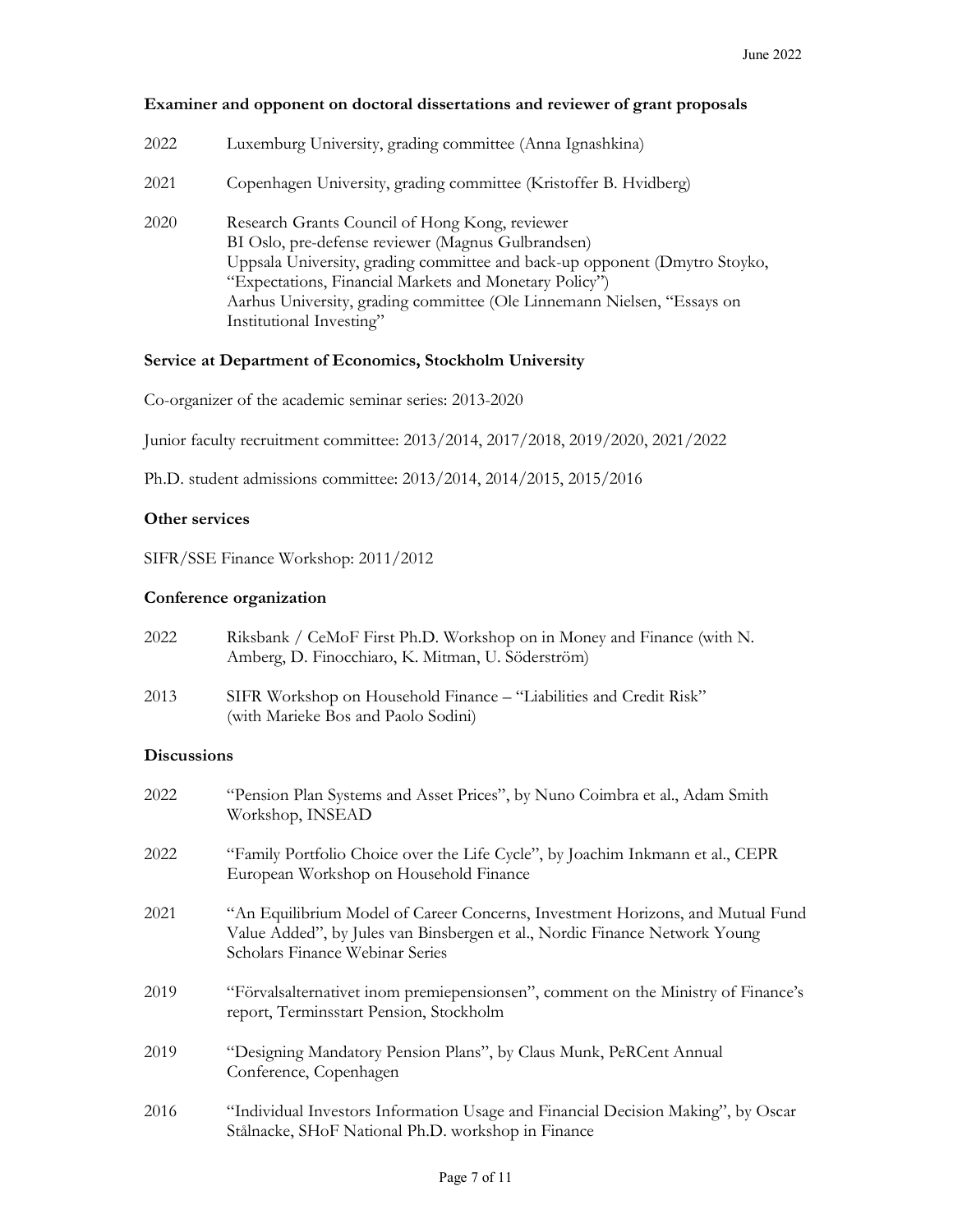| 2016 | "Access to Credit and Stock Market Participation", by Serhiy Kozak and Denis<br>Sosyura, SIFR Conference on Credit Markets After the Crisis |
|------|---------------------------------------------------------------------------------------------------------------------------------------------|
| 2015 | "How Do Financial Services Affect Investor Psychology", by Fernando Lopez, SIFR<br>Conference on Insurance Economics                        |
| 2015 | "The Display of Information and Household Investment Behavior", by Maya<br>Shaton, WU Gutmann Center Symposium 2015, Austria                |

#### Referee

American Economic Journal: Applied Economics, American Economic Journal: Economic Policy, Journal of Applied Econometrics, Journal of Empirical Finance, Journal of Banking and Finance, Journal of Finance, Journal of Monetary Economics, Journal of Public Economics, Macroeconomic Dynamics, Management Science, Nordic Economic Policy Review, Review of Economics and Statistics, Review of Economic Dynamics, Review of Economic Studies, Review of Financial Studies, Scandinavian Journal of Economics, Quantitative Economics

#### EXPERT ROLES AND CONSULTING

| 2021                   | Bostadsägarens roll vid finansiella kriser (Stockholm University, October)                                                                                                                    |  |  |
|------------------------|-----------------------------------------------------------------------------------------------------------------------------------------------------------------------------------------------|--|--|
| 2017                   | SNS Finanspanel on the Swedish pension system (Stockholm, September 11)                                                                                                                       |  |  |
| 2017                   | Reviewer of the report "Byte av målvariabel och introduktion av variationsband"<br>(Riksbanken 2017-00444), with Johan Söderberg                                                              |  |  |
| 2017                   | Speaker and panelist at Swedish FSA's (Finansinspektionens) consumer protection<br>day (Stockholm, May 11)                                                                                    |  |  |
| 2017                   | Reviewer of the government report "Fokus Premiepension" (SOU 2016:61)                                                                                                                         |  |  |
| 2016                   | Dangoor Associates                                                                                                                                                                            |  |  |
| 2016                   | Konsumentverket (the Swedish Consumer Agency) and Konkurrensverket (the<br>Swedish Competition Authority): panelist at a seminar on consumer protection issues<br>in the mutual fund industry |  |  |
| 2015                   | Vator Securities: speaker at a client event (Vator is the representative of Dimensional<br>Fund Advisors in Sweden)                                                                           |  |  |
| 2015                   | AMF Fonder, Almedalen: debate on active fund management                                                                                                                                       |  |  |
| 2014                   | Internal reviewer of the SNS report "Den svenska skulden" by Peter Englund et al.                                                                                                             |  |  |
| 2011/12                | Member of the reference group for the Riksbank report on the development of a<br>new micro database on Swedish households' assets and liabilities.                                            |  |  |
| <b>SHORTER COURSES</b> |                                                                                                                                                                                               |  |  |
| 2021                   | Heterogeneity and Monetary Policy, Study Center Gerzensee                                                                                                                                     |  |  |

| 2020 | Tools for Macroeconomists, Oxford University summer school |
|------|------------------------------------------------------------|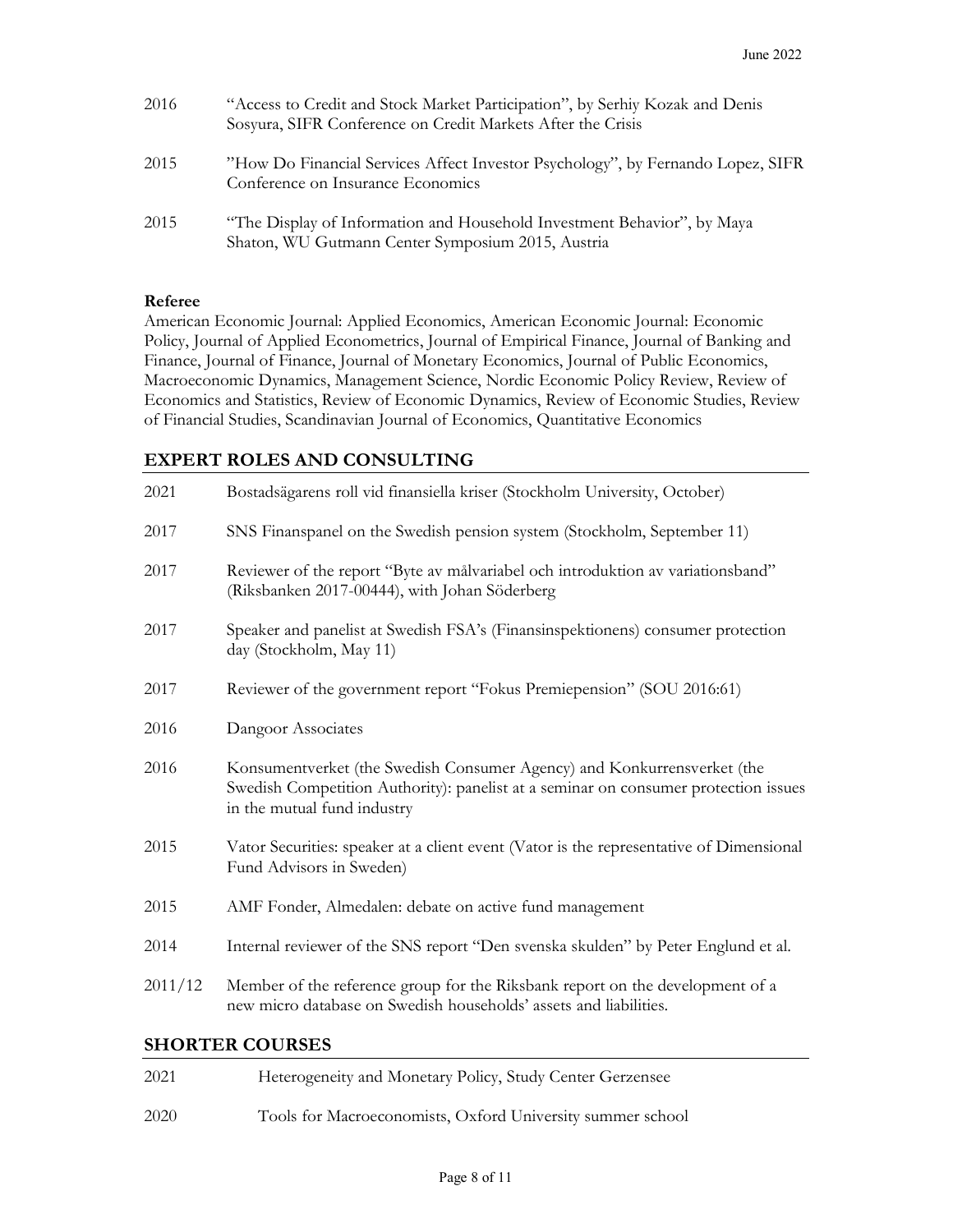| 2020 | Professional development courses 1 & 2: Teaching and Learning, Stockholm<br>University                                            |
|------|-----------------------------------------------------------------------------------------------------------------------------------|
| 2014 | Supervision of research – theory and practice, Stockholm University                                                               |
| 2014 | Media training, Stockholm University                                                                                              |
| 2008 | Introduction to High-Performance Computing, The Royal Institute of<br>Technology, Stockholm: Fortran optimization, OpenMP and MPI |

#### MEDIA AND MEDIA COVERAGE

"Vad gäller egentligen nu när styrräntan höjts och hur ska man tänka med bostadsköp?", SVT, May 26, 2022.

"Så fungerar ombildningar i allmännyttan", Dagens Nyheter, April 19, 2022.

"Forskare: Den som bundit på några år kommer göra bra affär", Omni Ekonomi, April 2022.

"Ekonomen: Sänkt kontantinsats löser inte grundproblemet", P3 Nyheter, Sveriges Radio, April 4, 2022.

Nordegren & Epstein, P1 Sveriges Radio, om bolån och amorteringar, November 17, 2021.

Ekonomibyrån, SVT, Fondblåsningen, November 15, 2021.

"Ekonomer ser baksidor med rekordbilliga bolån: Liten uppgång märks i plånboken", Omni Ekonomi, November 2021.

"Priser kan mycket väl stiga även nästa kris", Direkt/SvD Näringsliv, October 2021.

"Amorteringspausen. Ekonomer: Har hjälpt vissa – men små effekter på bopriser", Omni Ekonomi, August 2021.

"Forskare: ISK-tak ger troligen inga betydande skatteintäkter", Omni Ekonomi, June 2021.

Bopolpodden, vecka 25, June 24, 2021.

"Mycket välkommen rapporten från Finansinspektionen", Realtid, Robert Boije, June 21, 2021.

"Prisökningen på bostäder skapar generationsklyfta", Dagens Nyheter, August 16, 2020.

"Så ska rapporten om index- och aktiva fonder tolkas", Debatt, Realtid, January 17, 2020.

"Forskare positiv till Langensjös AP7-utredning", Pensionsnyheterna, September 19, 2019

"Vad är avgifternas betydelse för långsiktigt sparande?", interview with the AP7 fund's blogg, August 29, 2019

"Det finns kritik riktat mot subventionerat bosparande," interview with Swedish public radio, Ekonomiekot, April 8, 2019

"Forskare: Sparrobot kan lyfta soffliggarfonden AP7", DI Digital, December 12, 2018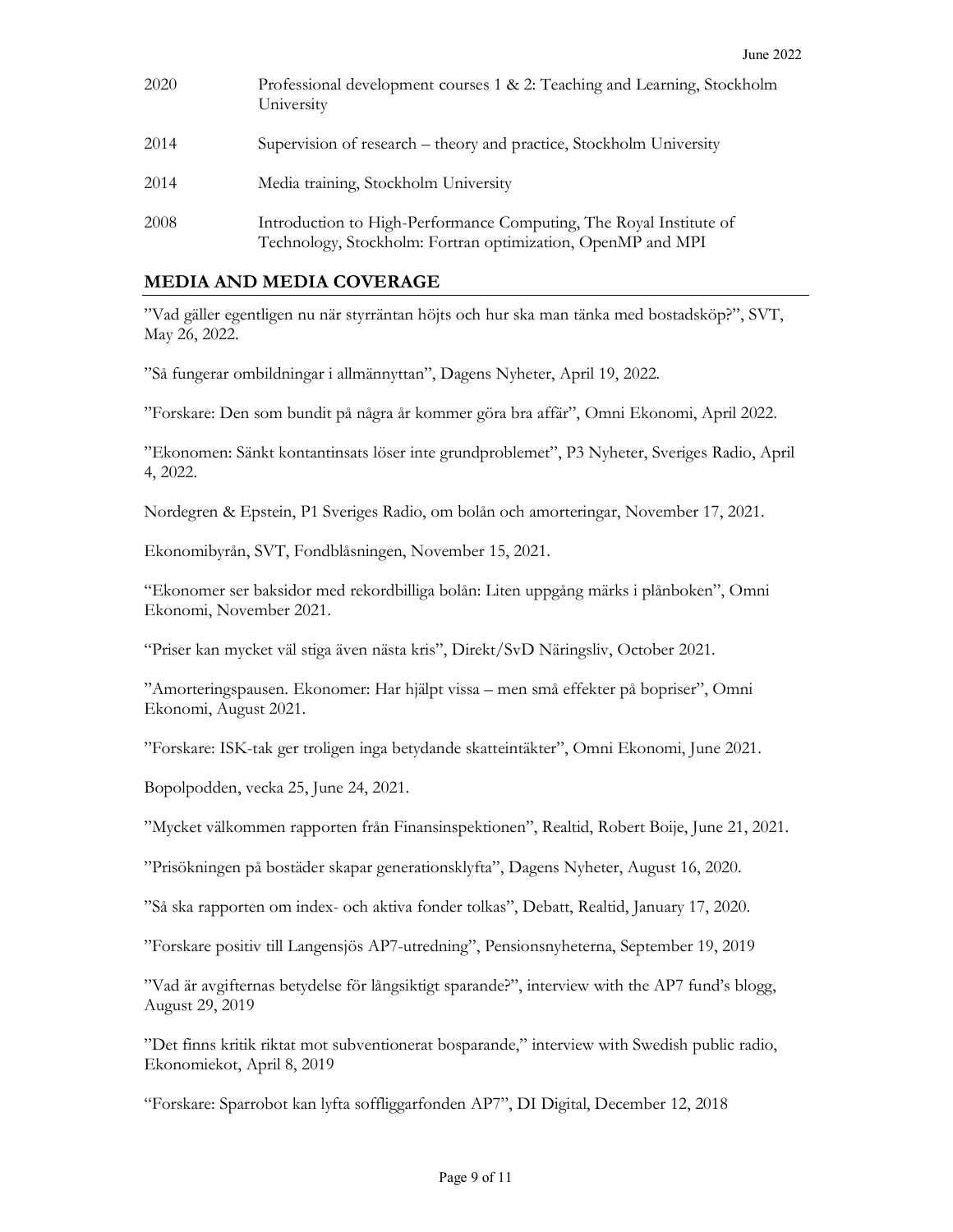"Only winners. Enhanced default pension allocation", featured research at Swedish House of Finance, December 4, 2018

"Nationalekonomen: "Unga vinner på prisfall på bostäder", web interview with Swedish Public Television (SVT), October 13, 2018

"Ekonomiexperten om ISK: Finns inga nackdelar för spararna", web interview with Swedish Public Television (SVT), June 26, 2018

"Why Money Managers Are Paid So Much Is a Mystery", Bloomberg Opinion by Noah Smith, March 19, 2018

"Fortsatt kritik mot utredningen om premiepensionen", Swedish Public Radio (Sveriges Radio, Ekonomiekot) on the equity risk in default fund of the premium pension system, September 11, 2017

"Motivated to Perform", Wealth Professional Canada, June 22, 2017

"Little pay-for-performance among mutual fund managers" column in Reuters by James Saft, March 1, 2017

"Inte uppenbart att de ska välja miljömärkt aktiefond", Folkbladet, February 9, 2017

"Värdepappret som kan förvärra bokrisen", Svenska Dagbladet Näringsliv, November 3, 2016

Guest of the podcast "Fondpodden", episode number 57 on robot advising, October 2016

"Både banker och hushåll bör regleras", reply to op-ed, Dagens Nyheter, August 9, 2016

"Ekonomiexperten: Så bör du tänka när du sparar", web interview with Swedish Public Television (SVT Plus), February 11, 2016

"Aktiva sparare kan förändra fondbranschen", reply to op-ed, Dagens Nyheter, September 7, 2015

"Fondbranschen borde erkänna misslyckande", column by Andreas Bergh, Svenska Dagbladet, August 17, 2015

"Fiaskot på fondmarknaden", editorial by Carl-Johan von Seth, Dagens Nyheter, May 22, 2015

"Varannan konsument kan inte matematik", coverage of the financial literacy and numeracy project co-funded by Finansinspektionen, Dagens Nyheter ,May 2015

"Hur påverkar oväntat låg inflation hushållens skulder och konsumtion?", guest writer on the blog Ekonomistas, February 2015 (with Mikael Nordin and Markus Peters)

"Den svenska skulden", review of the SNS report on the blog Ekonomistas, January 2015

Guest of the podcast "Fondpodden", episode number 6 to discuss the performance of Swedish equity mutual funds and closet indexing, 2015

"Nytt stöd för att välja indexfonder", by Hasse Eriksson, Dagens Nyheter, December 28, 2014